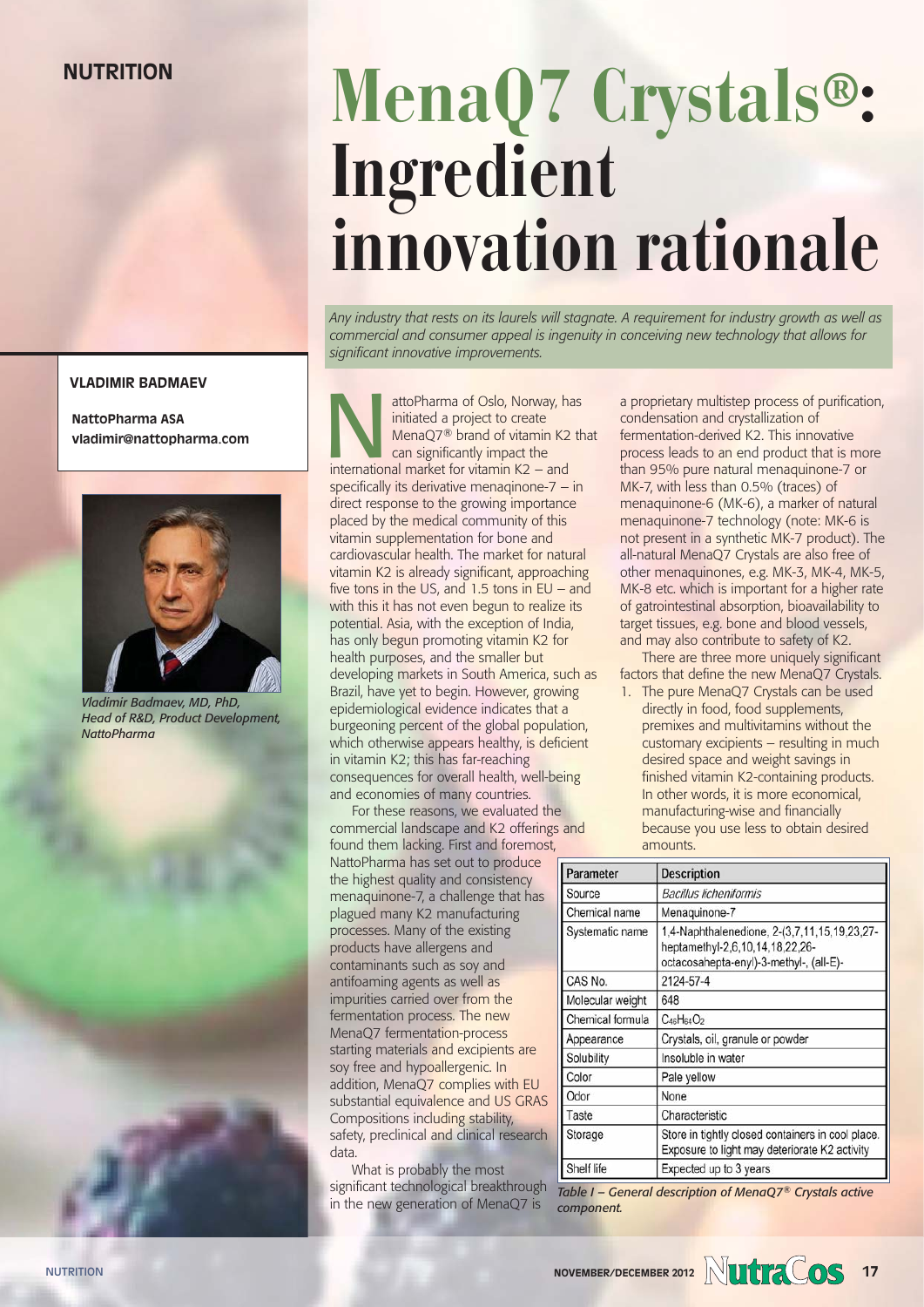- 2. MenaQ7 Crystals are 100% defined for their composition and impurities in their Drug Master File (DMF) documentation which allows use of MenaQ7 Crystals in pharma compositions.
- 3. MenaQ7 Crystals can be reconstituted in oil, e.g. medium-chain tryglicerides of safflower oil, sunflower oil and coconut oil or mixed with appropriate carriers for obtaining triturated powder form.

### **NEW MENAQ7 CRYSTALS: MANUFACTURING PROCESS**

**T**he new MenaQ7 Crystals are manufactured according to current good manufacturing practices (cGMPs). The strain used in the production of the new MenaQ7 brand of menaquinone-7 is *Bacillus*

*licheniformis*, a non-toxicogenic and nonpathogenic strain. The strain has been well characterized by employing gross morphological characters, biochemical reactions and by 16S RNA.

The menaquinone-7 is prepared by submerged fermentation using *B. licheniformis* as the producing strain and chickpea flour (chickpea flour is flour made from dried chickpeas or garbanzo beans, and is also known as gram flour) and dextrin as carbon and nitrogen sources. The chickpea is used in the manufacture instead of soy beans to minimize potential for allergens from legumes. The menaquinone in the fermentation broth is spray dried and extracted with hexane with no detectable residual solvent. The menaquinone-7 is extracted in vegetable oil and subject to process of purification, concentration and crystallization to obtain the MenaQ7 Crystals.

The purification process leads to crystals that are the pure physical form of vitamin K2 (Figure 1). The final commercial product is used in the form of crystals diluted either in MCT oil or in a powder mixture containing non-animal, vegetable ingredients. The resulting products of advanced MenaQ7 Crystals are characterized by:

- No less than 95% content of only *trans* MK-7 with less than 0.5% MK-6; No other detectable
	- menaquinones;



### *Figure 1 – Chromatograms of a. Extract of natural vitamin K2-7 oil, and b. Pure natural vitamin K2-7 crystals (MenaQ7 Crystals).*

- Solvent under the detectable levels;
- Improved stability profile in storage and in finished supplement and food preparations;
- The product is protected by granted patents for use as dietary supplements and functional food, for all cardiovascular health claims in US, EU and Canada.

Based on these characteristics it is implicit that MenaQ7 Crystals will have an improved gastrointestinal absorption rate, higher rate of activating target proteins, e.g. osteocalcin and MGP and an increased bioavailability of K2-dependent proteins activating target receptors in the body.

The manufacturing process employed in the production of New MenaQ7 Crystals ensures that the potential for contamination or introduction of impurities is low, and each batch manufactured is tested to ensure that the stringent purity criteria are met. Processing aids, such as

### Five distinguishing characteristics of MenaQ7® Crystals

- 1. A minimum 95% purity standardized for menaquinone-7, 100% *trans* form, no other forms of menaquinone present except for 0.5% or less admixture of menaquinone-6 – a marker of natural fermentation product.
- 2. Screened out other menaquinones except for minute amount of MK-6, which provides better bioavailability of MK-7 and better safety profile.
- 3. A proprietary non-soy based fermentation product unique to NattoPharma.
- 4. Available Drug Master File.
- 5. Supported by clinical research and patents granted and pending.

solvent (removed by vacuum evaporation) and buffer salts used in the manufacturing process are all food-grade quality and comply with specifications described in the 5th Edition of Food Chemicals Codex.

## **NEW MENAQ7 CRYSTALS: REGULATORY STATUS**

**I**n the US the new MenaQ7 Crystals form is considered a dietary supplement, since menaquinone-7 containing products in the United States are regulated under the Dietary Supplement Health and Education Act (DSHEA, 1994). In addition, New MenaQ7 meets the specifications as self-affirmed GRAS to be used as a nutrient [21 CFR§170.3(o) (20)] at maximum use levels of up to 10 μg/serving in specific foods (Fats & Oils; Milk Products; Cheese; Frozen Dairy; Confectionary & Frosting; Beverages Type I – Non-alcoholic; Seasonings & Flavors, Soups)

resulting in the 90th percentile alluser estimated intake of 36.51 μg menaquinone-7/person/day.

The new effort is to utilize MenaQ7 in so-called medicinal food. The medicinal food is distinguished from regular food by the higher dose of menaquinone-7 allowable per serving based on the threeyear clinical study of MenaQ7 among healthy postmenopausal women in preserving bone mass and strength and the cardiovascular health.

In EU MenaQ7 Crystals meets the specifications outlined recently by the European Commission for European Food Safety Authority (EFSA). In 2008, in response to a request to deliver a scientific opinion on the safety of "vitamin K2" as a source of vitamin K for nutritional purposes to foodstuffs, EFSA examined the safety of vitamin K2. After considering all the data on specifications, manufacturing, anticipated intake,

bioavailability, metabolism and toxicology, the EFSA Panel concluded that the use of menaquinone-rich (primarily menaquinone-7) edible oil in foods for the general population (including food supplements) and in foods for particular nutritional uses, other than baby foods and infant formula, at the use levels of 10 μg/serving is not of safety concern.

In Japan the menaquinone-7 rich natto is considered under The Food for Specified Health Use (FOSHU) regulations, i.e.